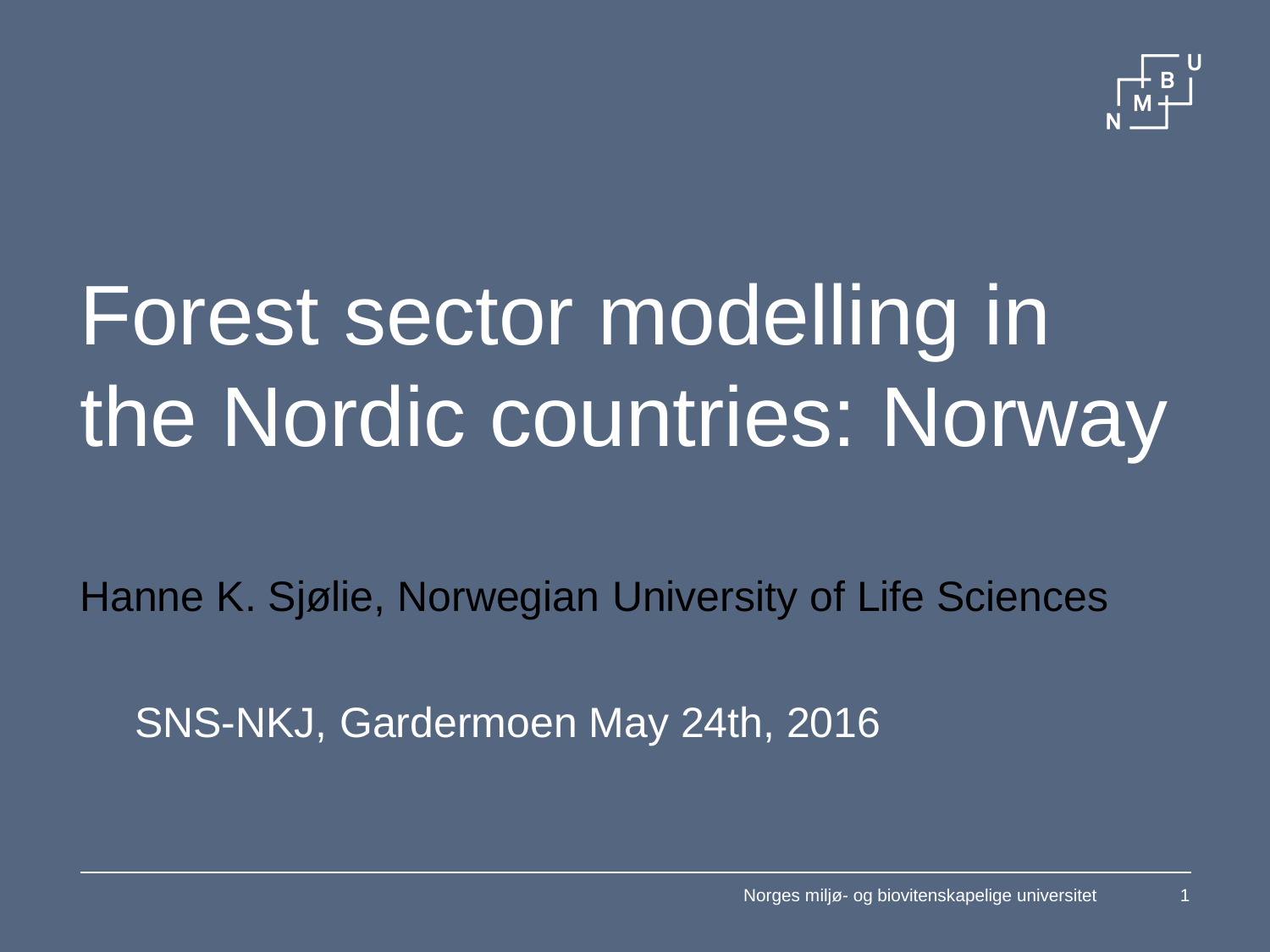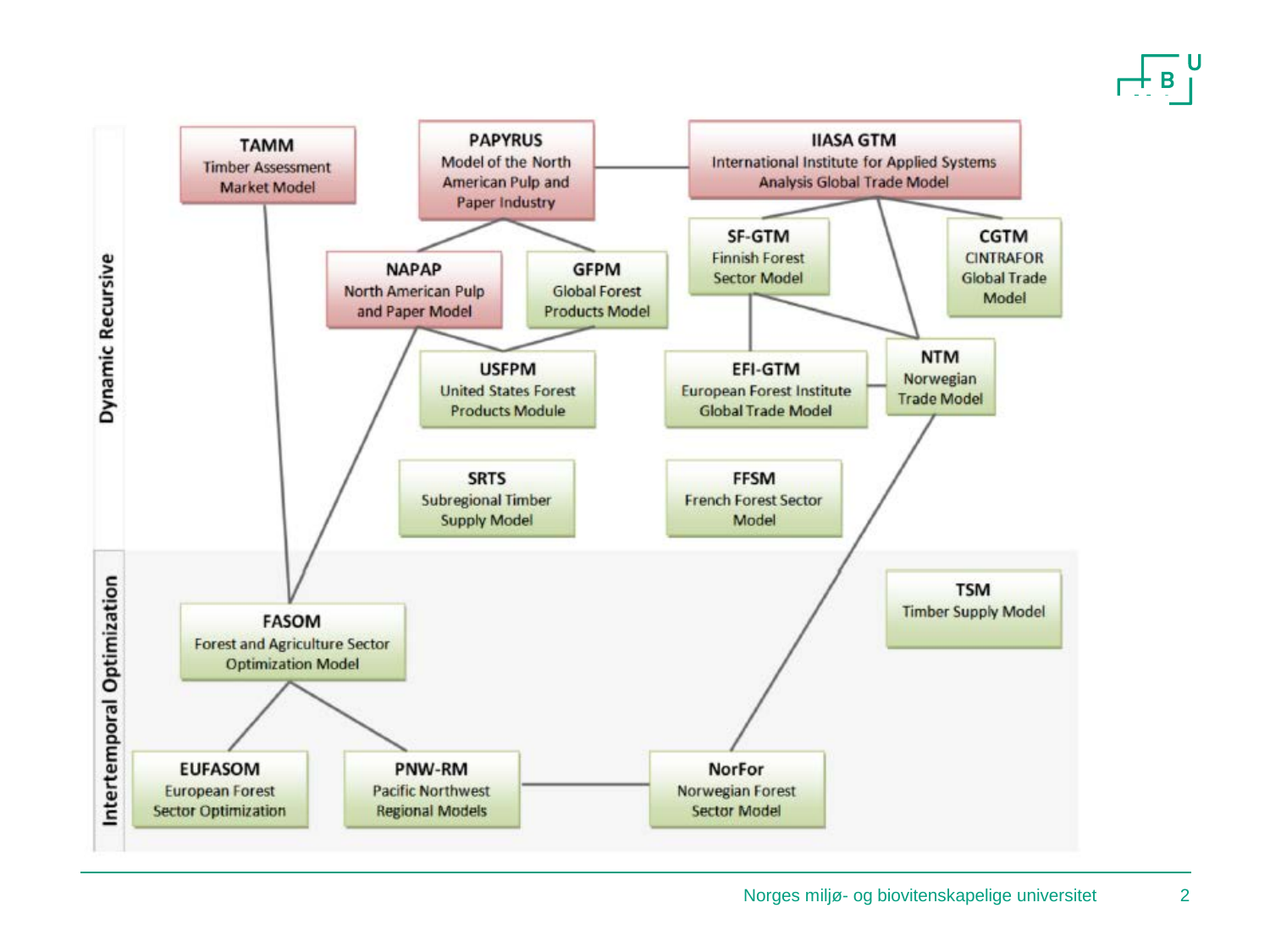

### NTM3.0

- Exogenous forest growth, econometrically-derived timber supply
- Dynamic-recursive
- Time horizon 15-20 years
- Foreign trade regions as domestic

## **NorFor**

- Forest growth and management endogenous (stand simulated, ~9000 NFI plots)
- Perfect foresight, intertemporal optimization
- Time horizon up to 100 years
- Foreign regions pure trade regions
- Full GHG accounting

# Both

- **Base year 2010**
- Region = 19 counties  $+ 2$  foreign regions
- P&P industry on mill level, bioenergy and saw mills on county level
- Bioenergy market segments with demand functions and capacity constraints: stoves, water heating central , industry
- Demand for wood products f(price, GDP)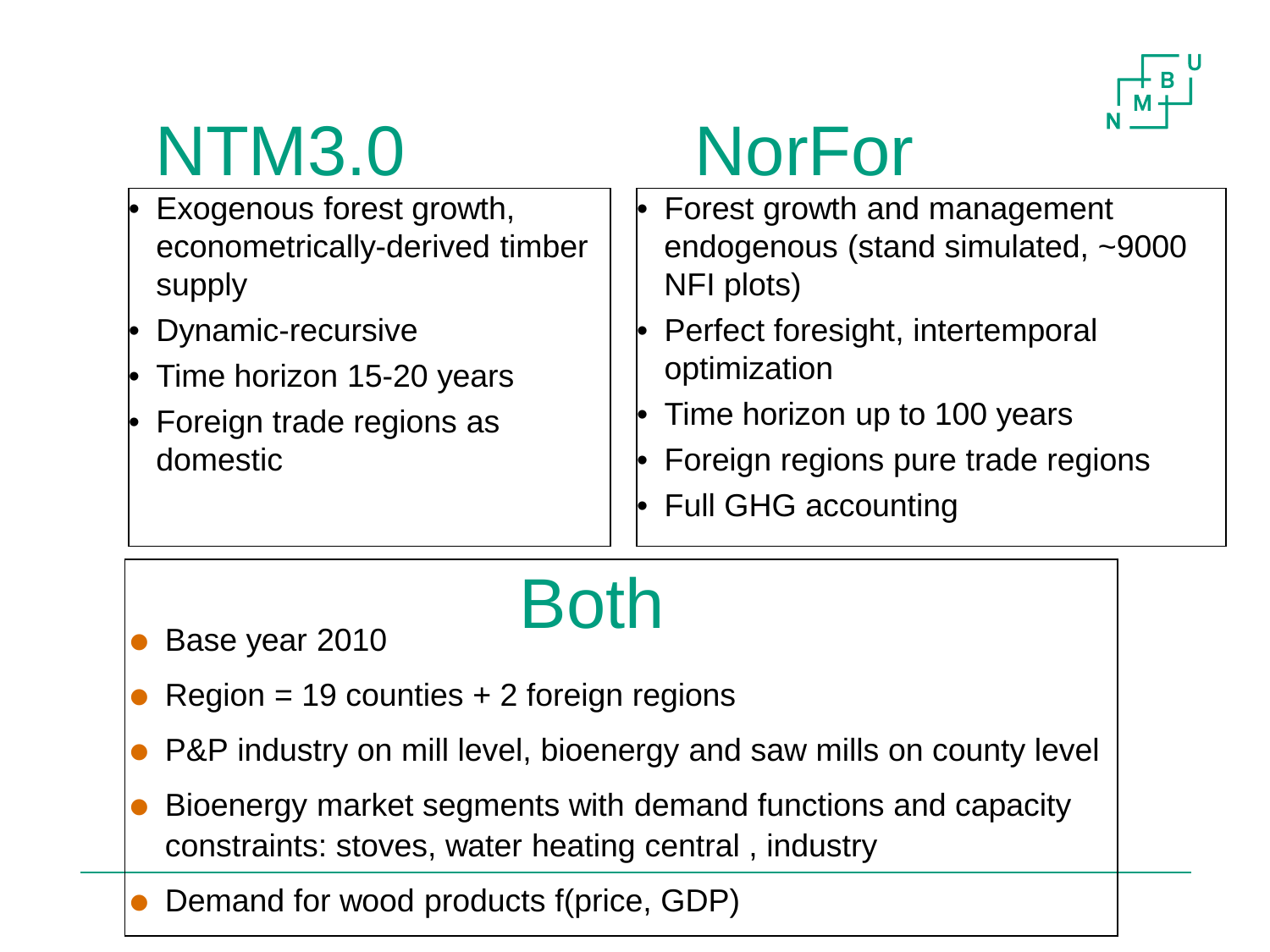## Documentation and applications

NTM: Bolkesjø (2004); Trømborg and Sjølie (2011)

Impacts of bioenergy policies on bioenergy production and forest sector economy;

Forest conservation

NorFor: Sjølie et al. (2011); Trømborg and Sjølie (2011)

Climate change mitigation costs and potentials (also with albedo);

Now inclusion of ind. tree simulated stands and biodiversity indexes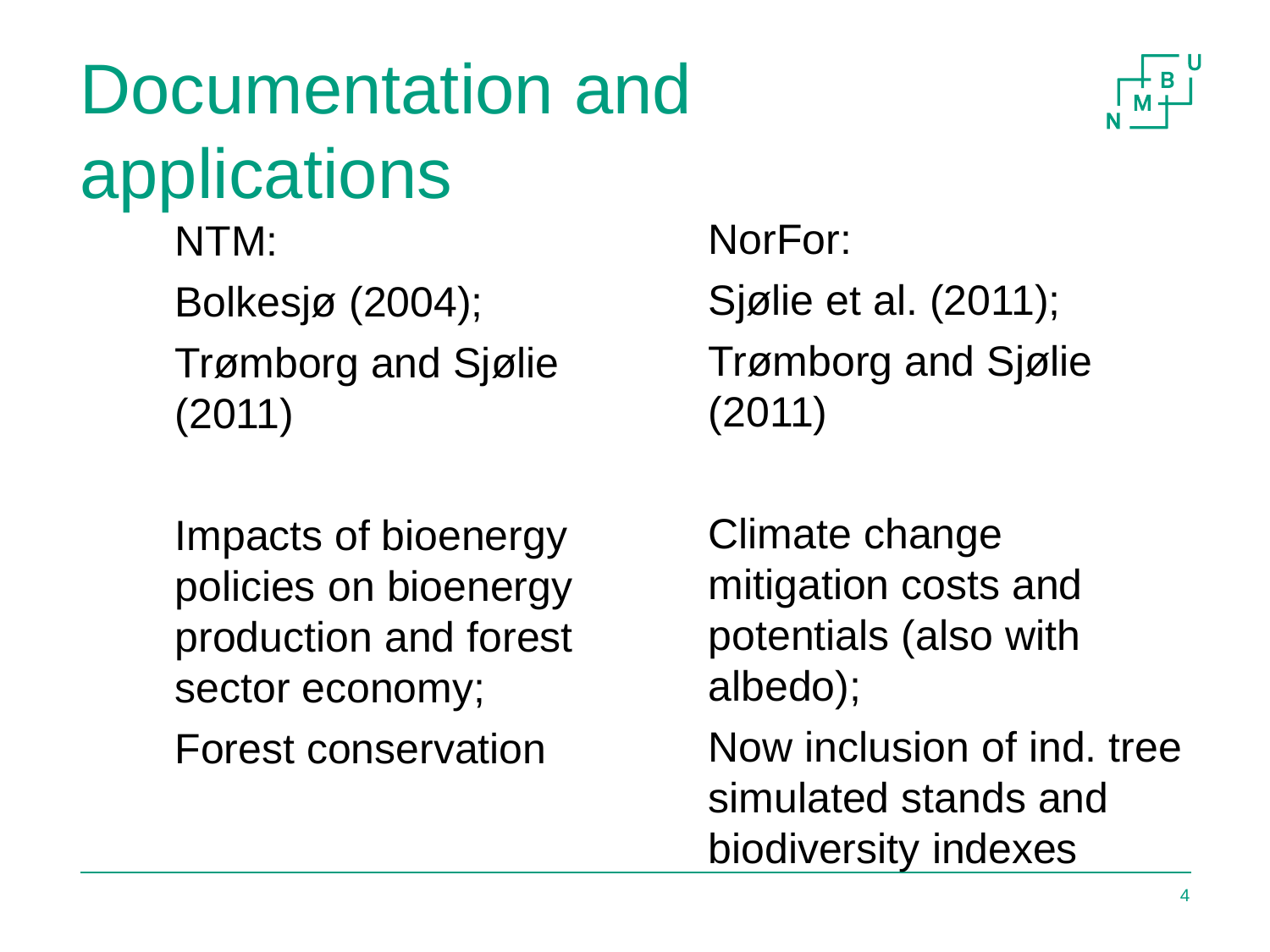### What are differences in practice  $\mathbb{R}^n + \mathbb{R}^n$ between these models?



**Scandinavian Journal of Forest Research** 

ISSN: 0282-7581 (Print) 1651-1891 (Online) Journal homepage: http://www.tandfonline.com/loi/sfor20

#### An assessment of forest sector modeling approaches: conceptual differences and quantitative comparison

Hanne K. Sjølie, Greg S. Latta, Erik Trømborg, Torjus F. Bolkesjø & Birger **Solberg** 

To cite this article: Hanne K. Sjølie, Greg S. Latta, Erik Trømborg, Torjus F. Bolkesjø & Birger Solberg (2015) An assessment of forest sector modeling approaches: conceptual differences and quantitative comparison, Scandinavian Journal of Forest Research, 30:1, 60-72, DOI: 10.1080/02827581.2014.999822

**Taylor & Francis**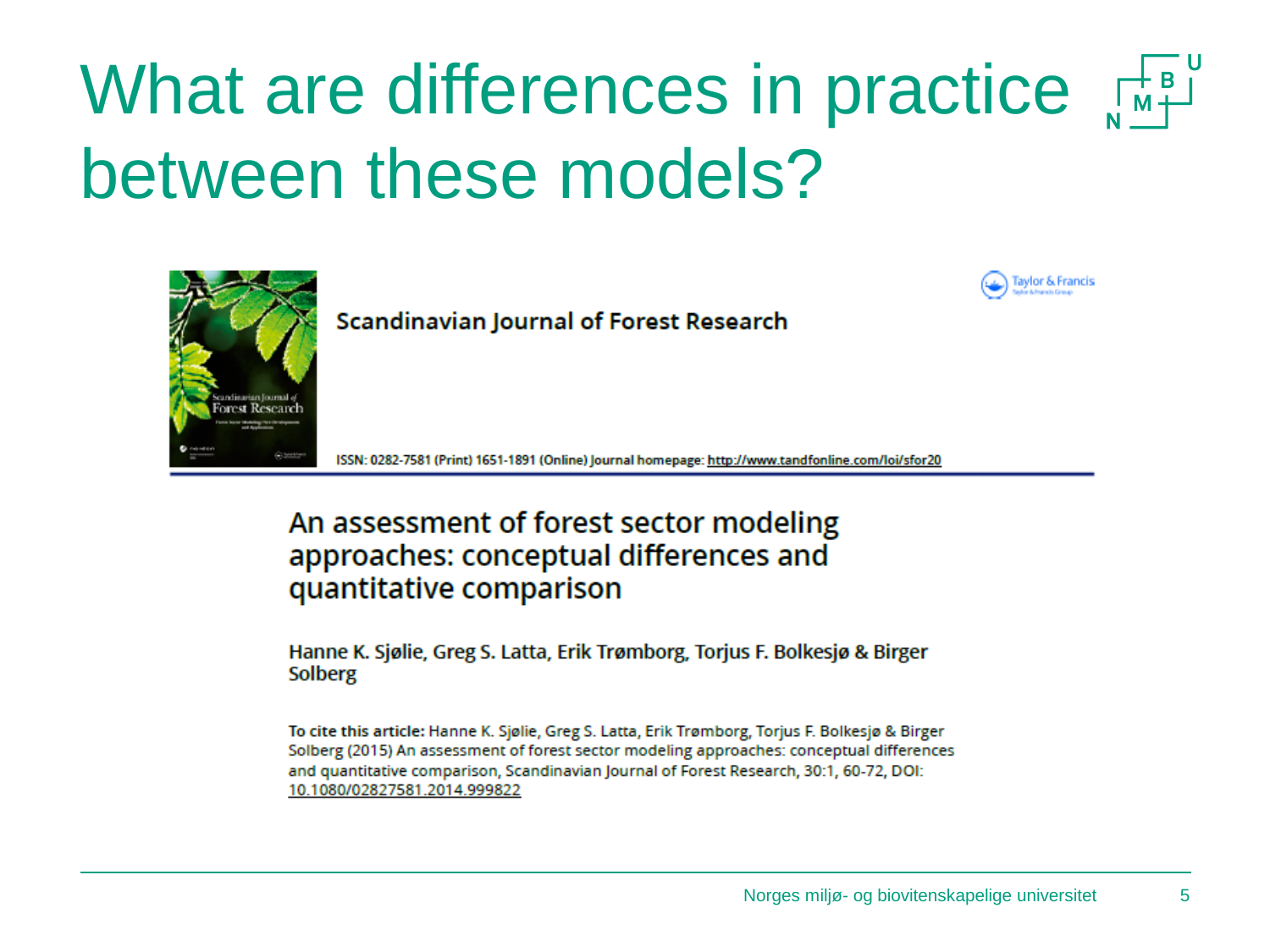

### **Scenarios**

- BAU
- *Sawnwood*: Demand growth of 2% p.a. additional to GDP-driven demand
- *Biodiesel*: plant consuming 1 mill. cbm operating from 2020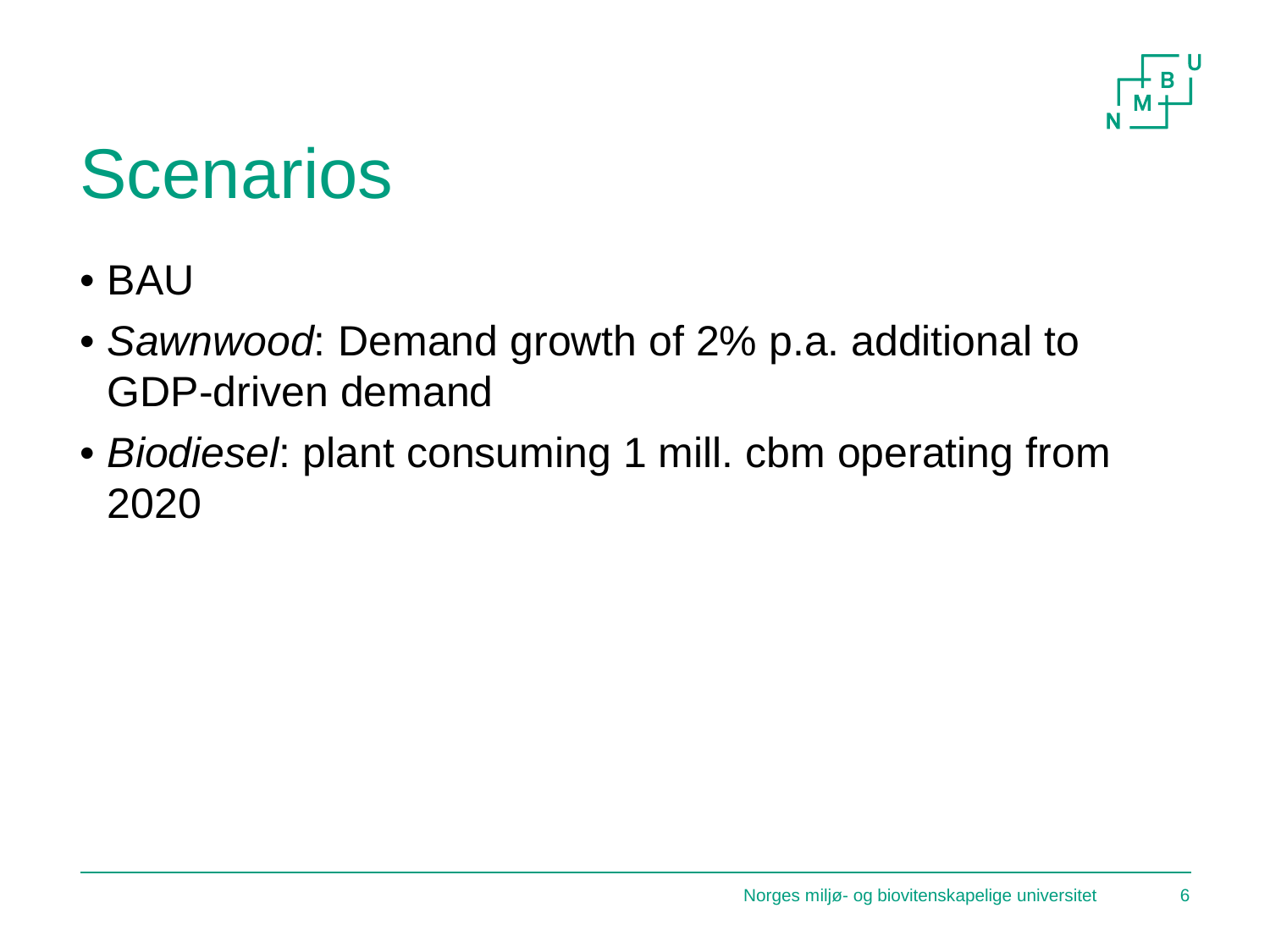#### *Sawnwood scenario*



#### *Biodiesel scenario*



Harvest is more elastic $\mathbb{I}^n$ NorFor than NTM  $(=1)$ ; also higher in BAU **NorFor:** 

- interest rate 3%
- Accumulating growing stock -> low opportunity costs of increasing harvest (amenity values constant)
- Hold back timber for even higher demand
- **NTM:** timber supply more closely tied to base year figures (no interest rate)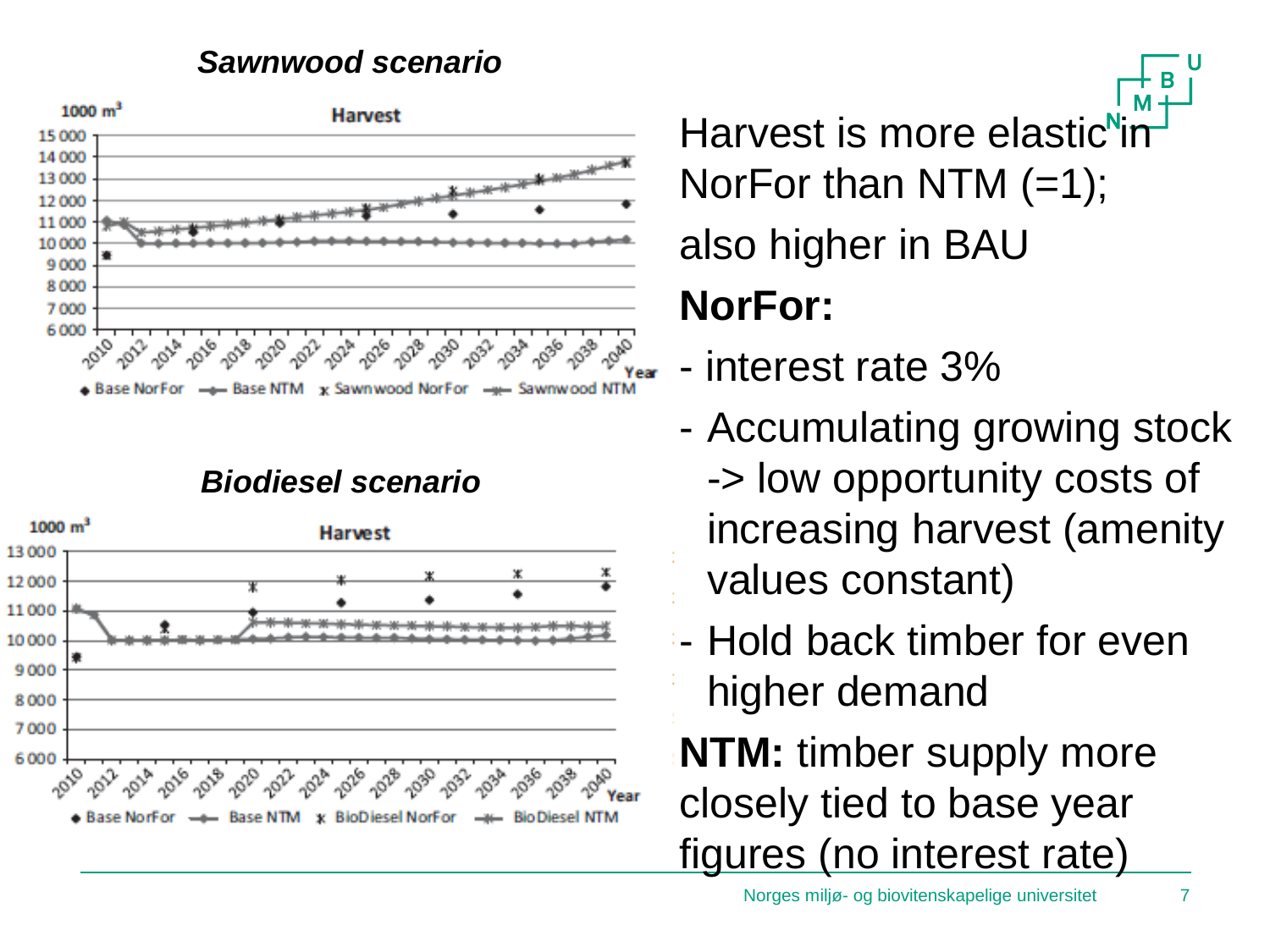### *Sawnwood scenario*



### *Biodiesel scenario*



- Sawnwood production increases boost bioenergy in both models
- Biodiesel production some impacts on sawnwood production in NorFor, not in NTM
- Timber supply (again):
	- –NTM: pulpwood and sawlogs independent (no cross-elasticity)
	- –NorFor: standresource dependent (complimentary and **SUDSTITUTES)**<br>Norges miljø- og biovitenskapelige universitet 8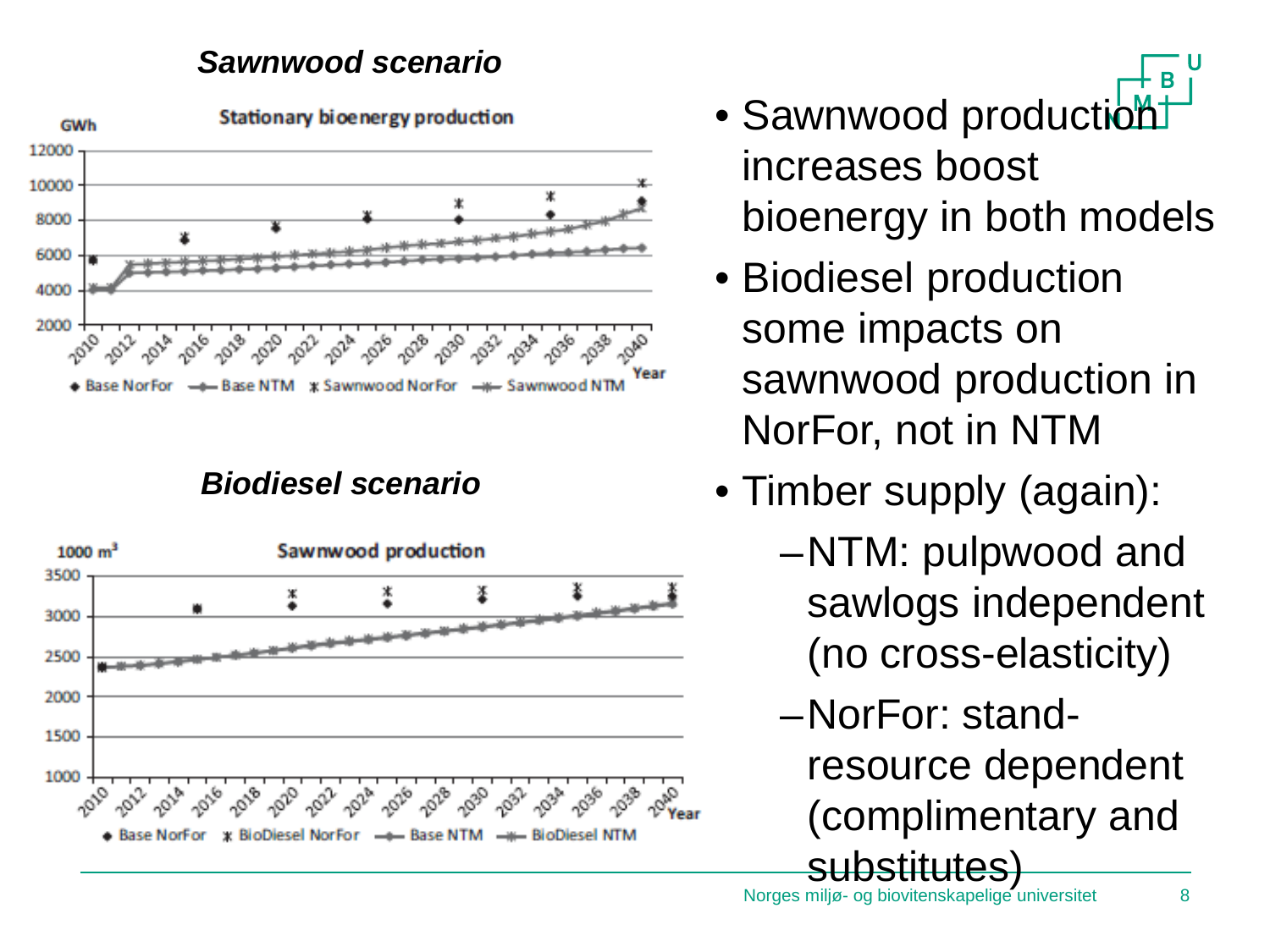# Intertemporal optimization vs Dynamic recursive

 $\checkmark$  is the harvest decision best described by profit/utility-maximizing optimization, Or

by econometric-derived relationship between harvest and price, interest rate and growing stock, etc.

Dynamic-recursive models are (and should be) more closely linked to actual harvest behavior; data much more closely linked to base year. But relations only valid within historical ranges; and as long as timber supply is independent of forest management

Perfect foresight models rich in forest data and can provide long-term potentials; do not necessarily perform poorer in policy/economic analyses of deviations from base even if less closely tied to base year